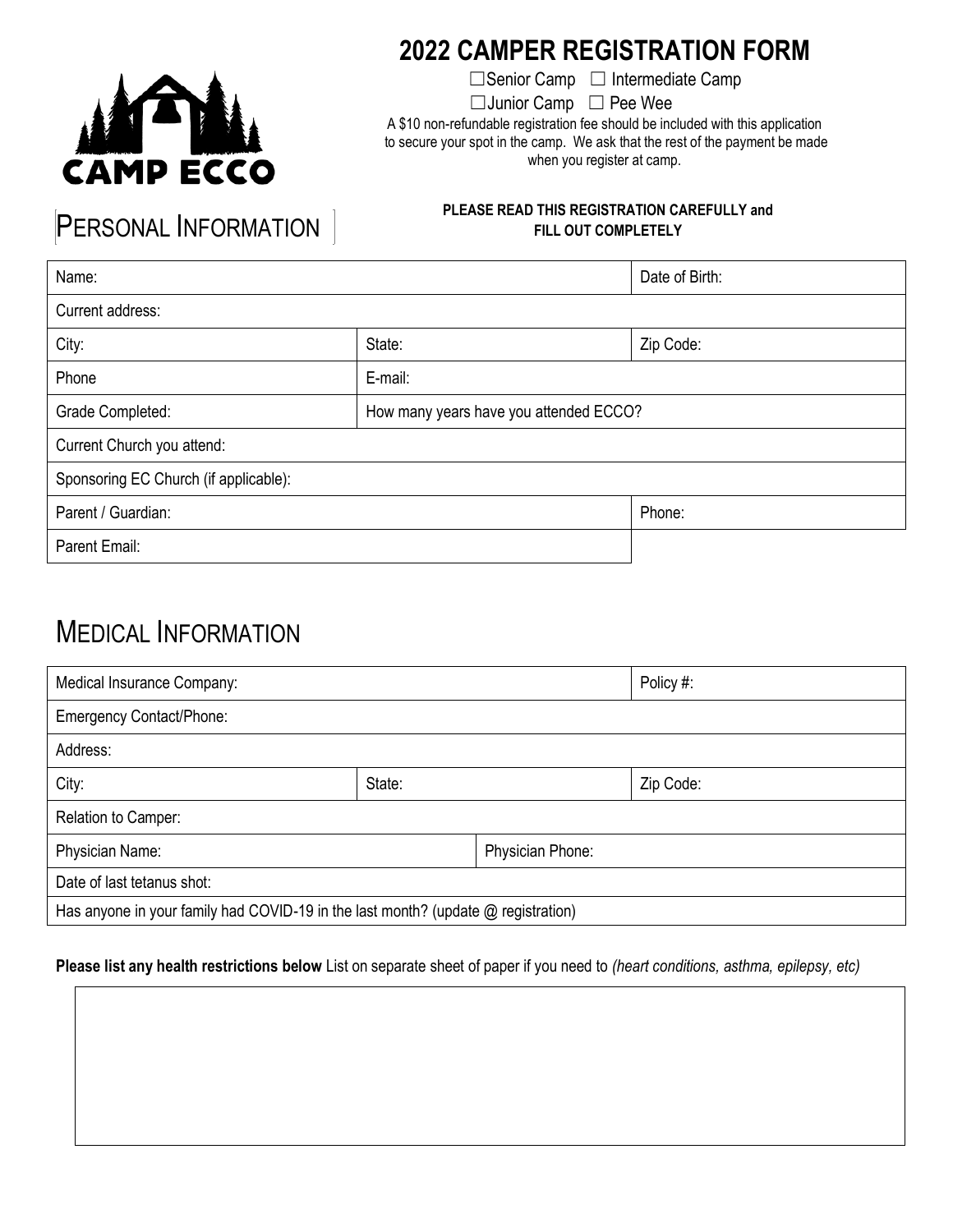**In case of an emergency, if efforts to contact my emergency contact are unsuccessful, I give my permission to the camp nurse or Dean of the camp to authorize any treatment necessary by the attending doctor or hospital staff. I also understand that my personal insurance will be considered the primary insurer in case of sickness or injury that requires medical treatment at a hospital.**

Signature:

## HEALTH HISTORY

☐Diabetes ☐ Asthma ☐ Seizure Disorder ☐Heart Problems ☐ Serious Illnesses or Injures ☐Surgeries

**Please list any allergies (specify if they are related to medications, insects, latex, foods, etc. With reactions):** 

 $\Box$  Does your child receive any additional support at school? IEP/Special Education, 504 accommodations, etc

 $\Box$  Does your child have difficulties in new settings? Home sickness?

 $\Box$  Has your child been a victim of bullying?

**Our camp is limited in the amount of care that we can give students with special needs. Please explain any special needs your child may have so that we may follow up with you.** 

#### **Our volunteer camp nurses will follow regular guidelines and keep your children under regular watch for any health concerns. Our medicine cabinet contains:**

Calamine Lotion, Antibiotic Ointment, Hydrocortisone Cream, Tylenol, Ibuprofen, Pepto Bismo, Sunscreen & Aloe just to name a few items. If you have specific items your child should not be given, please list them below.

#### **Please do NOT give my child the following:**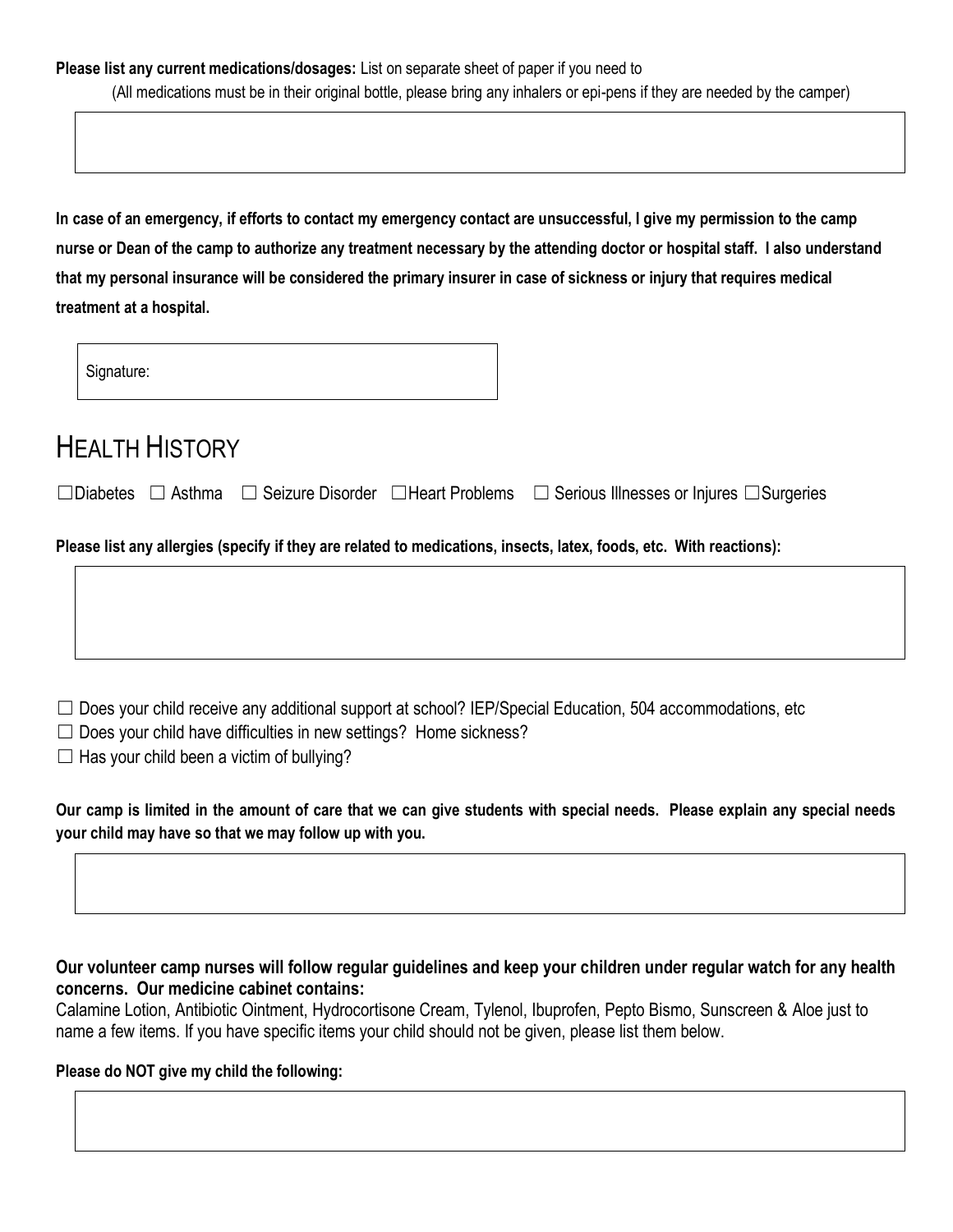Pictures are often taken as mementos and as a historical record of the camp. Pictures may be used on the camp website, as well as social media sites run by the camp. Please sign below to **ALLOW** your child's picture to be photographed and included on social media (names of campers are never placed online)

Signature:

All camps use the lake for general swimming, canoeing and other water activities like the trampoline. Please sign below to **ALLOW** your child to participate in these activities.

Signature:

## Camper Code of Conduct

To maintain high standards of morality, health, and safety, and to abide by the laws of our nation and state, the following rules and policies have been established by the Executive Committee of the Camp ECCO Board. Violation of the rules may be punishable up to the dismissal from the camp and financial restitution for willful property damage.

- 1. I willingly agree that I will not use, possess, or distribute tobacco, alcoholic beverages, controlled substances, illegal drugs, and fireworks.
- 2. I willingly agree that I will limit my lakefront activities to swimming, fishing, canoeing and the trampoline. I agree that I will not go into the lake or be by the dock without the direct supervision of the camp lifeguard.
- 3. I willingly agree that I will turn over all prescribed and over-the-counter medicine to the Camp Nurse upon my arrival at registration. The nurse will dispense my medications only according to the specific written instructions of the physician or parent/guardian.
- 4. I willingly agree that I will not leave the campgrounds for outside activities for any reason with the direct permission of the Camp Dean.
- 5. I willingly agree that I will not loiter in or around cabins designated for the opposite sex.
- 6. I willingly agree that I will not leave the dorm during the night with the permission of my counselor. I understand that failure to follow this policy may result in my being asked to leave camp for the remainder of the week.
- 7. I willingly agree that my clothing will be modest and in good taste and that no vulgar or offensive language or unwholesome activities will appear on the clothing.
- 8. I willingly agree to always wear shoes, except for prescribed activities
- 9. I willingly agree to attend and participate in all planned activities and meals unless excused by the Camp Dean.

We have read the above information and will abide by these rules.

#### *Signature of Camper*

Signature:

#### *Signature of Parent or Guardian*

Signature:

Please return this application along with your registration fee to the camp registrar, Jennifer Compston 5784 Daffodil Court, Grove City, OH 43123. Any questions you may have can be directed to her at [campeccoregistrar@gmail.com.](mailto:campeccoregistrar@gmail.com)